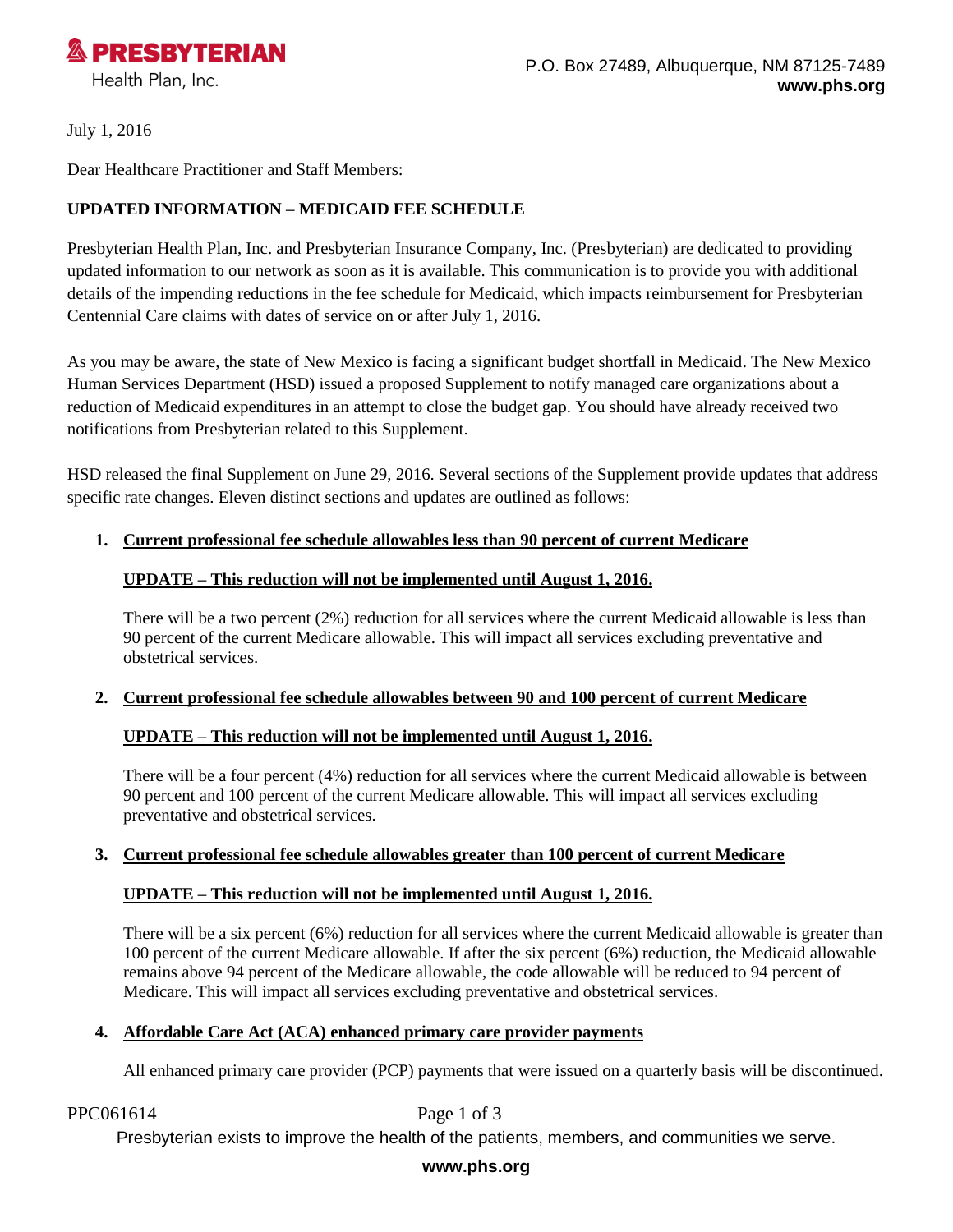### **5. Increase to certain preventative service codes**

## **UPDATE – This increase will not be implemented until August 1, 2016.**

Certain preventative service codes will be *increased* by five percent (5%) to allow providers to be fairly compensated for providing these services. The preventative services codes that will be increased are:

- New patient CPT codes 99381, 99382, 99383, 99384, and 99385, and
- Established patient CPT codes 99391, 99392, 99393, 99394, and 99395.

### **6. Reduction to all inpatient services**

## **UPDATE – The reduction will be implemented July 1, 2016, but UNM will also be reduced by five percentage points (5%).**

### **Hospital outlier payments will also be reduced by five percent (5%).**

All hospital inpatient services will be reduced by five percent (5%) with the exception of the University of New Mexico Hospital (UNM), which will be reduced by eight percent (8%). Inpatient rates for psychiatric units will not be impacted.

### **7. Reduction to all outpatient services**

### **UPDATE – The reduction will be implemented July 1, 2016, but UNM will also be reduced by three percentage points (3%).**

All hospital outpatient services will be reduced by three percent (3%) with the exception of the UNM, which will be reduced by five percent  $(5\%)$ .

### **8. Reduction to safety net care pool (SNCP) facilities**

## **UPDATE – Effective July 1, 2016, SNCP additional payment will be set at 49.5 percent for all SNCP facilities with the exception of UNM which will remain at 45 percent.**

SNCP facilities will receive a reduction to the current SNCP additional payment received for inpatient claims. The current SNCP additional payment is set at 62 percent for all facilities excluding UNM which is set at 45 percent.

### **9. Reduction to community benefits provider**

### **UPDATE – The reduction will be implemented on July 1, 2016, and applies to the following HCPCS and CPT codes only: 99509, G9006, S5100, S5110, S9122, T1002, T1003, and T1019 (EVV codes G9006-U1 and G9006-U2 will not be impacted).**

There will be a one percent (1%) reduction for all community benefits providers and agencies.

### **10. Reduction to dental services**

### **UPDATE – The reduction will be implemented July 1, 2016, but the reduction will be two percentage points (2%).**

There will be a three percent (3%) reduction for all dental services. This will include preventative dental services.